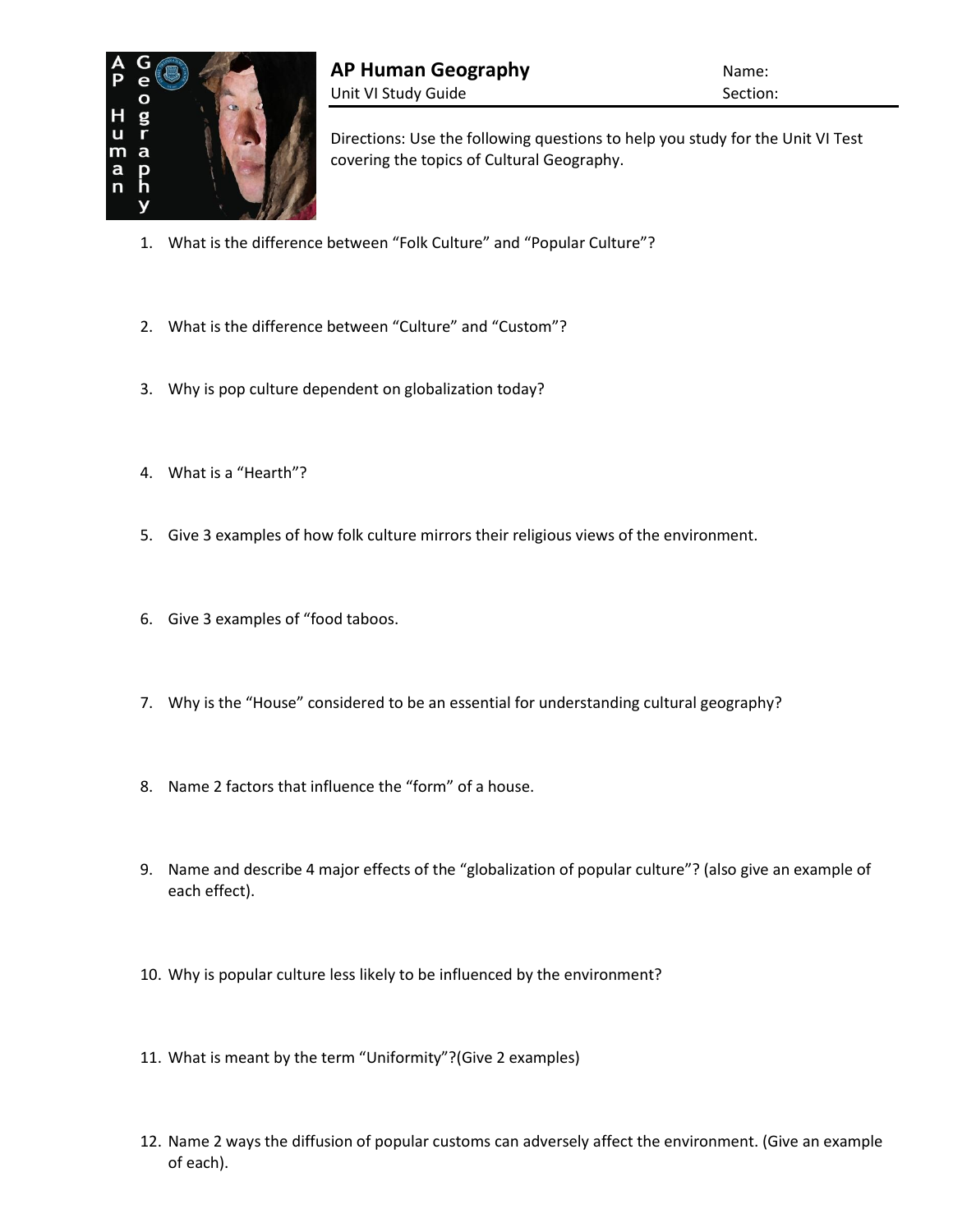- 13. How does the geography of language display the overall theme of the interplay between forces of globalization and local diversity?
- 14. How does geography approach the study of language?
- 15. How is language related to culture?
- 16. Why is English so globally spoken all over the world?
- 17. What are "Dialects" and why do they occur?
- 18. What is a "Language Family"?
- 19. What is a "creolized language"?
- 20. Name 2 ways scientists believe language was diffused.
- 21. What are "Extinct Languages"?(name 2)
- 22. What problems occur when you have a "Multilingual State"?(name 2 countries)
- 23. Name and give the location of 2 "isolated languages"?
- 24. Name 5 reasons why geographers find religion important in the world.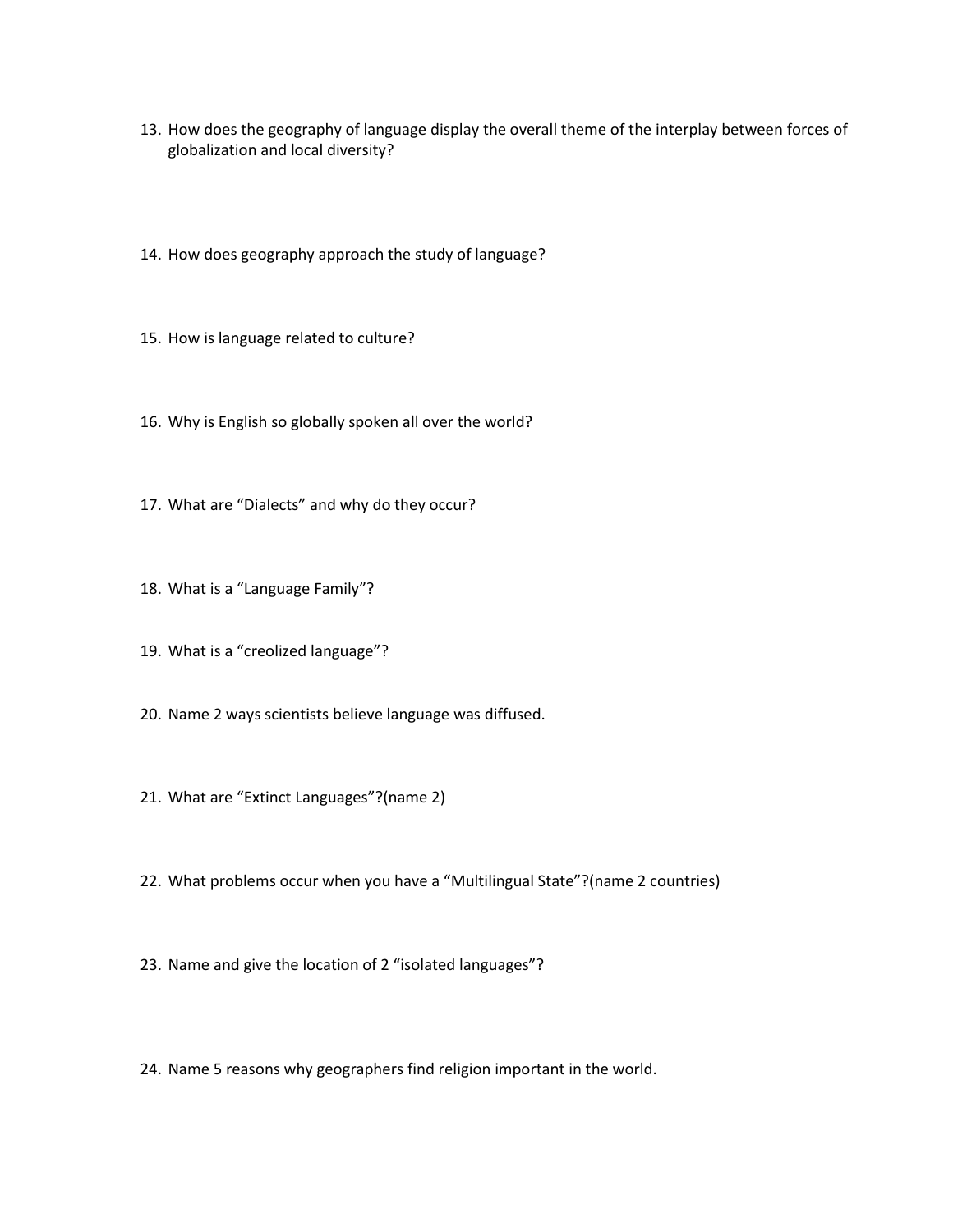- 25. What is the difference between a "branch" and a "denomination" of religion?
- 26. What 4 religions account for 2/3s of the earth's people and what countries are they found (give at least 2 countries for each religion)
- 27. Name 3 countries with a high number of Buddhists.
- 28. What areas of the world have high concentrations of Muslims? List 4
- 29. What are the 3 major branches of Christianity and where do they exist?
- 30. What is the difference between "monotheism" and "polytheism"?
- 31. What is "Animism" and where is it practiced?
- 32. Who was a "Pagan"?
- 33. How did Christianity diffuse and what types of diffusion did it employ?
- 34. What is Hierarchical, Contagious, Stimulus, and Relocation diffusion?
- 35. What is "Cultural relativism" and why is it important in the study of culture?
- 36. What are ethnocentrism and racism and why are they dangerous?